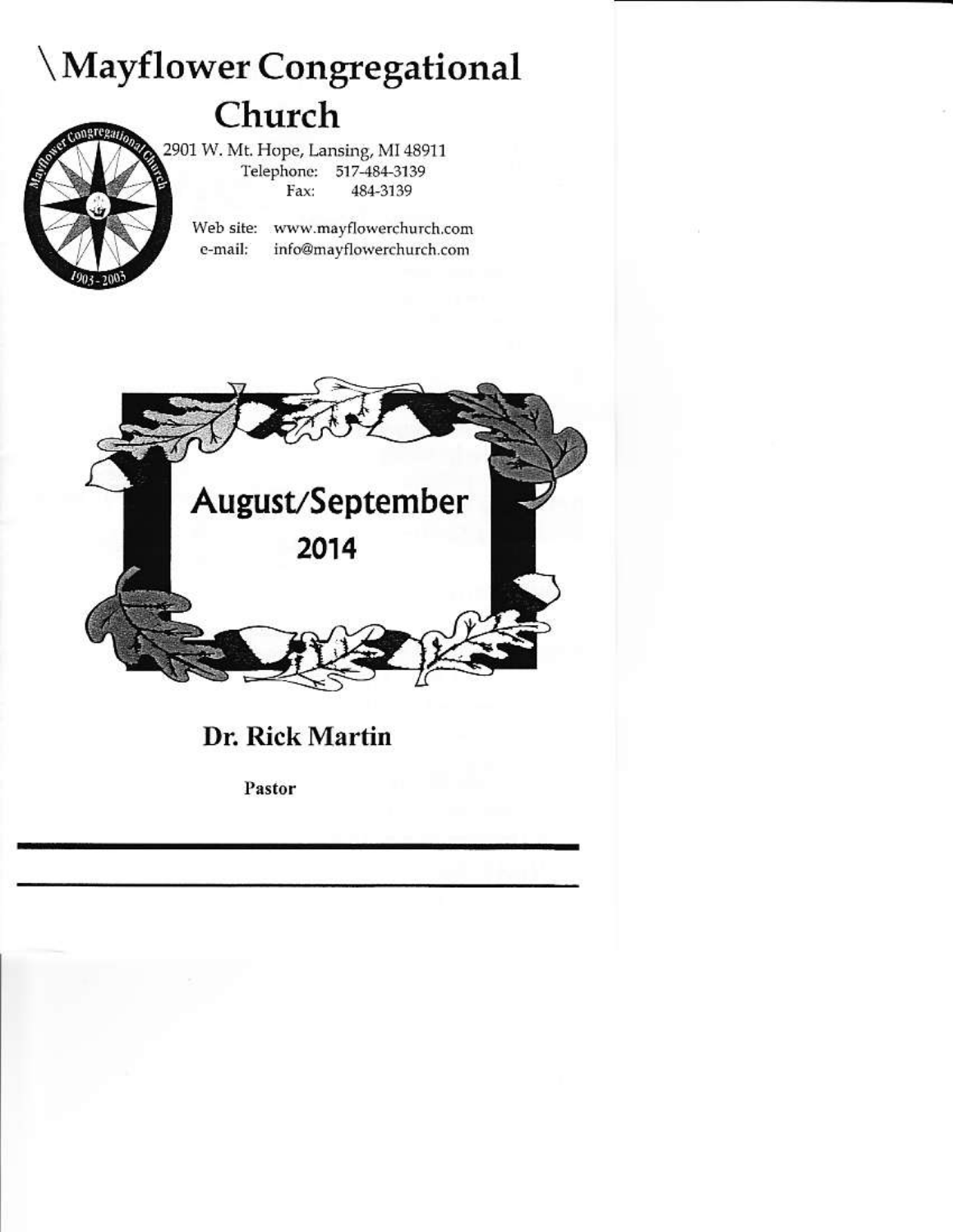### August - September

## Birthdays

8/4 Jaclyn (Holmes) Thbaben 8/9 Kim Finison 8/12 Ryan Graham 8/17 Megan (Holmes) Faulkner 8/20 Jerry Fuller 8/21 Sharon Graham 8/26 Sue Emrick

9/12 Bill McHarris 9/12 Kimberly Strong 9/20 Terry Graham 9/21 Mary Rutledge 9/25 Laura Stebbins

Anniversaries



8/24 Terry and Sharon Graham 8/27 Bill and Rilla McHarris 8/27 Eugene and Shirley Potts 8/27 Dick and Linda Williams

9/5 Bob and Sue Mott 9/21 Frank and Linda Wheeler 9/26 Dick and Nancy McKay (60 years) Head Usher Lois Ries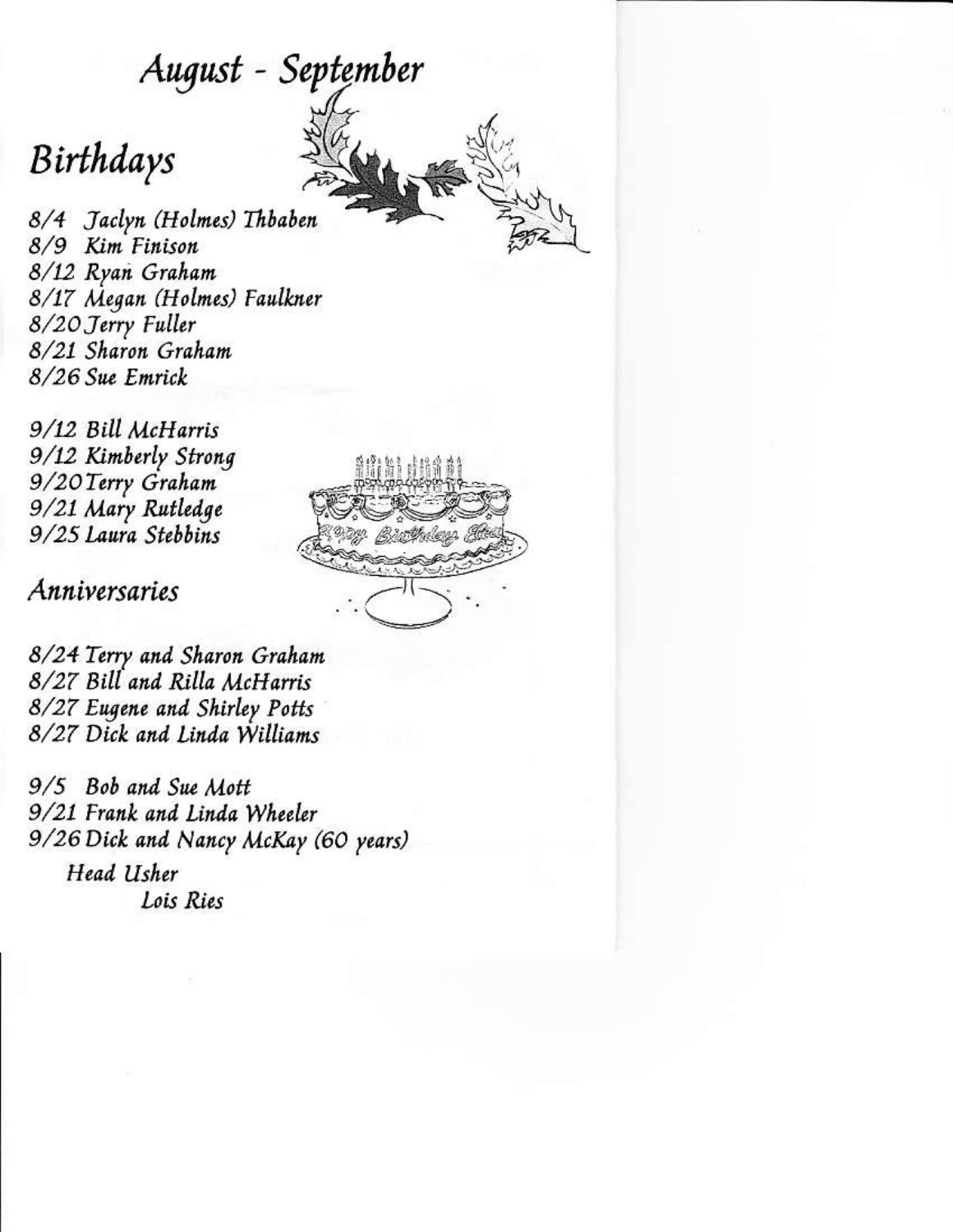#### From The Pastor's Desk

Bring a Friend - Invite an Acquaintance

Summer is coming to an end (boo). College students have returned, high school sports is in full swing, football is back on television – and I'm writing this the first part of August! It is also the time the church world gets back into the swing of things. Rally Sunday is September 7<sup>th</sup>, kicking off the vocal and bell choirs season, Sunday school and inviting people to Mayflower Church.

Here is a word that scares many Christians: "evangelism". To some it is like, "Do I have to find some complicated evangelism program, study, attend classes, memorize the Bible, etc?" No. Just invite a friend, "Hey, Mayflower Church is having Rally Sunday on the 7<sup>th</sup>. Want to come with me?"

Did you know, with all the special programs, revival meetings, city-wide crusades, Billy .Graham type meetings, that more people come to church and Christ by personal invitation than all the other ways combined? True - always has been. A personal invitation is most effective. Bring a friend. Invite an acquaintance. Invite a lot of people - someone will come. Your personal invitation could have a great affect on someone. It did with Andrew's brother.

#### John 1:40-42

Andrew, Simon Peter's brother, was one of the two who heard what John had said and who had followed Jesus. The first thing Andrew did was to find his brother Simon and tell him, "We have found the Messiah" (that is, the Christ). And he brought him to Jesus.

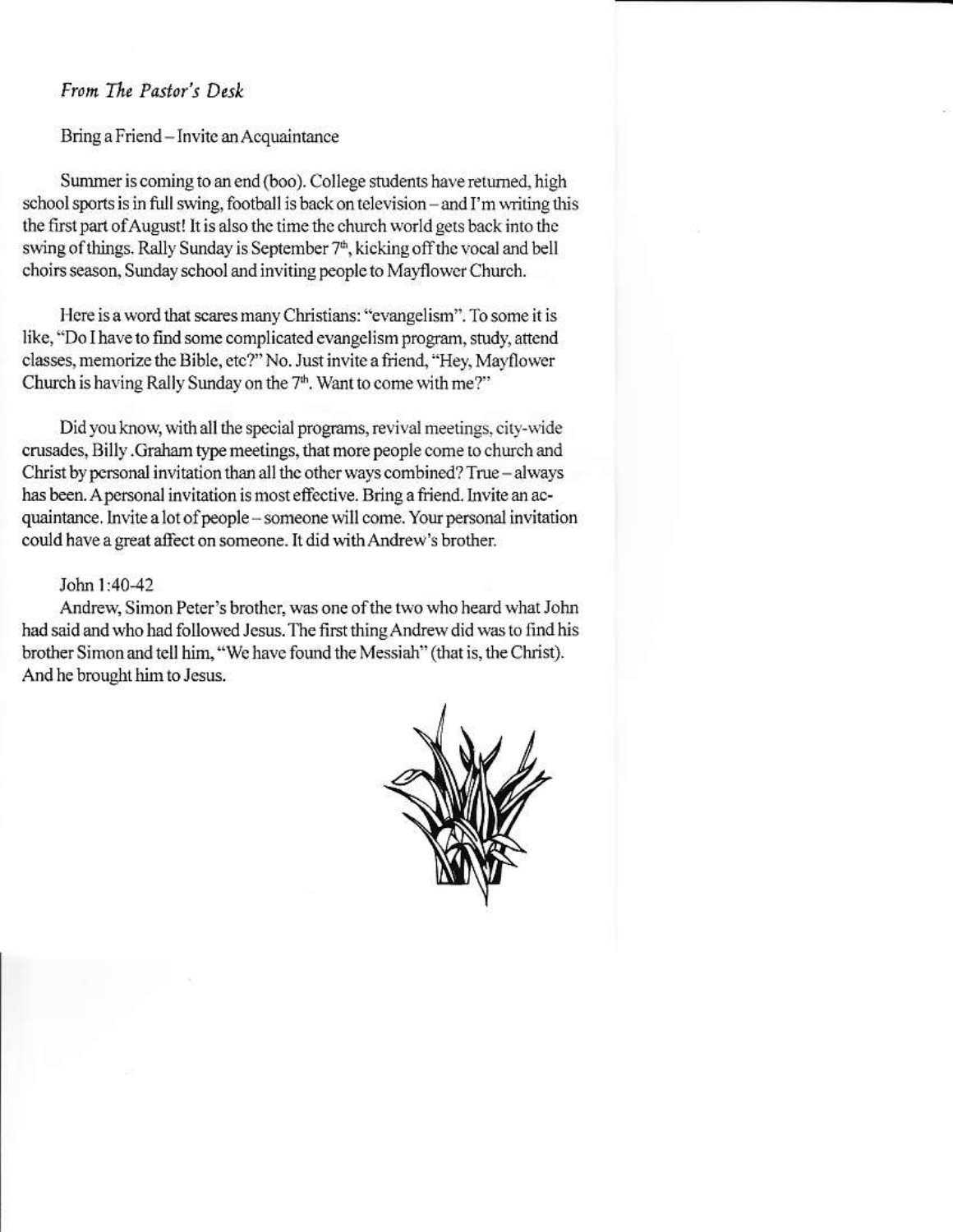#### **From the Lay Leader**

It has been said before that the generosity of Mayflower people is amazing. At the beginning of this year, the Board of Trustees published a list of needed repairs (Rain, Rain Go Away campaign) that are not covered by the annual budget. As of June 30<sup>th</sup> nearly all of the money for those projects has been raised! In fact, some additional money that recently came in will go toward repairs and upgrades to the sound system, which is desparately needed and not on the Trustee's list.

We are truly blessed to be involved in such a community of faithful, caring and giving people. The turnout at the May 31<sup>st</sup> work day was a good example. There were over a dozen people present, including several members from Word of Life Church that donated their time and efforts to help beautify the property. Others give by writing letters and calling on shut-ins, praying for people in and outside the church, preparing meals, serving at the social hour, working at rummage sales, Second Saturday Suppers, newsletter, bulletin, Prudential Council, music program, the list goes on and on.

An outsider might wonder how this little church keeps going. But once inside, they know. It's made up of loving people that care about each other and deeply support the work of the Church. God's love is manifested in this small but mighty fellowship of believers.



Jerrry Fuller Lay Leader

For those of you wanting to plan an event, we are making it easier for you by having an event planning form. You can pick one up in the office, fill it out within 2 months in advance, and hand it back in to Cozette. If you wish assistance, you can call Cozette or me (Ann) and we will be glad to help.

Ann McClelland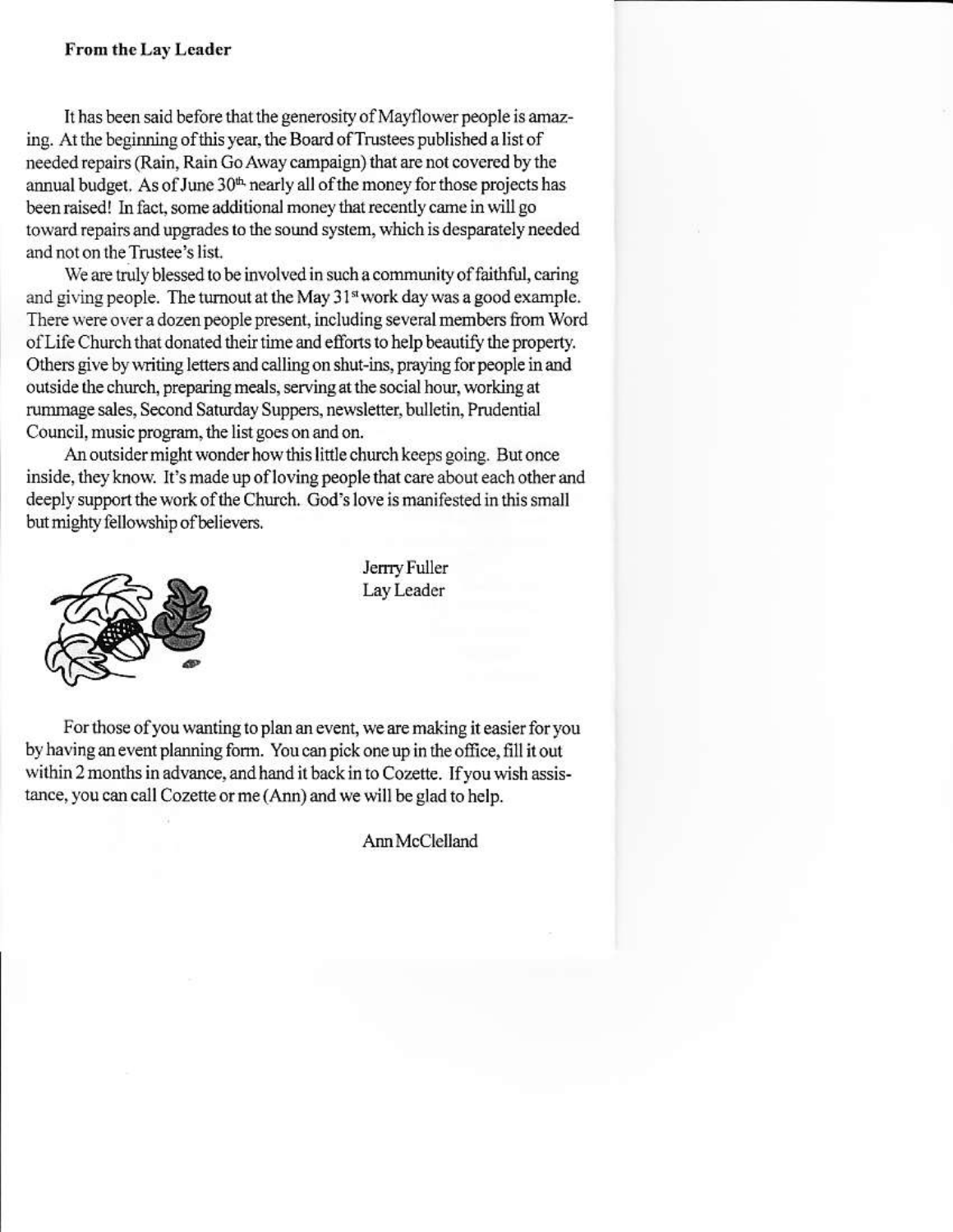

For we are God's handiwork, created in Christ Jesus to do good works, which God prepared in advance for us to do. Ephesians 2:10 NIV

Now we know that not everyone can do everything, as their body and spirit allows. There are times and seasons for different activities, and many different ways of contributing to God's good works. Remember that prayer is an action verb. We can always pray.

The chicken dinners are coming; we do put on a fresh, homemade dinner. There is the ongoing lap robe ministry. That could be done by sewing as well. Perhaps some cozy flannel would make up nicely. I just heard about giving teddy bears to the Lansing Police Department. Whenever they have to remove children from a home they have a teddy bear for each child to try to comfort them. What a kind idea. And our mitten, scarves and hats are helpful every year.

Do you participate in another ministry that you might want us to know about? Our neighbor Barb Rich told us about the city gardens that she helps with.

If God has prepared us in advance to do a certain work, surely our hearts will lean in that direction. Also, we humans are quite capable; we might have to keep working at a problem or an action to solve it.

Mayflower Handbells and Choir begin rehearsal on September 4. Bells at  $5:45.$ 

God bless our many ministries, and God bless us every one.

Chtisann Lowe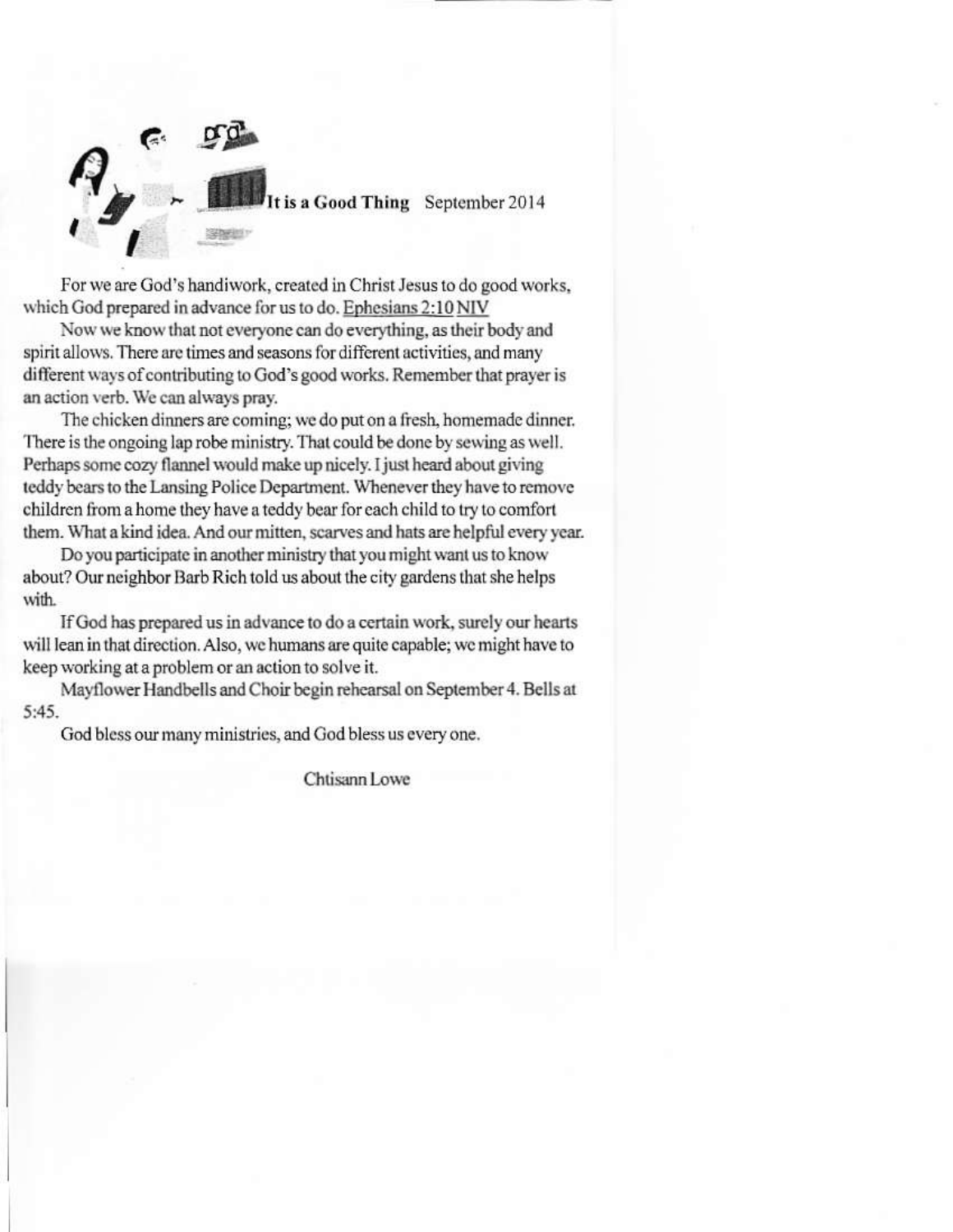#### Announcement:

The annual Rally Day picnic is scheduled for Sunday, September 7th. The church will provide the main dish and beverages. Please bring a dish to pass and your own plates, cups, and silverware. A sign-up sheet for items to bring is hanging on the white board outside the office.

Plan on starting another church year off with food, fun, and fellowship!



#### **From the Trustees**

By now you have probably noticed that the roofers have been at Mayflower to patch the Pastor's roof and to attach the copper splash guard to the gutter along the sanctuary roof. The asphalt man has patched the parking lot, and of course we have a new lawnmower shed. These are all the things for which we raised money earlier this summer, and we thank you very, very much for your generous donations. Our beautiful building is good to keep on going.

#### **Event Planning**

Communication is sometimes a hard tool to use. With some miscommunication going on in the area of fundraiswers and other events, we have to come up with a solution that we hope will work for everyone. If you are thinking of an event you would like to hold, go into the church office and get an event planning sheet to fill it out two months in advance.. Cozette and I will help by checking to see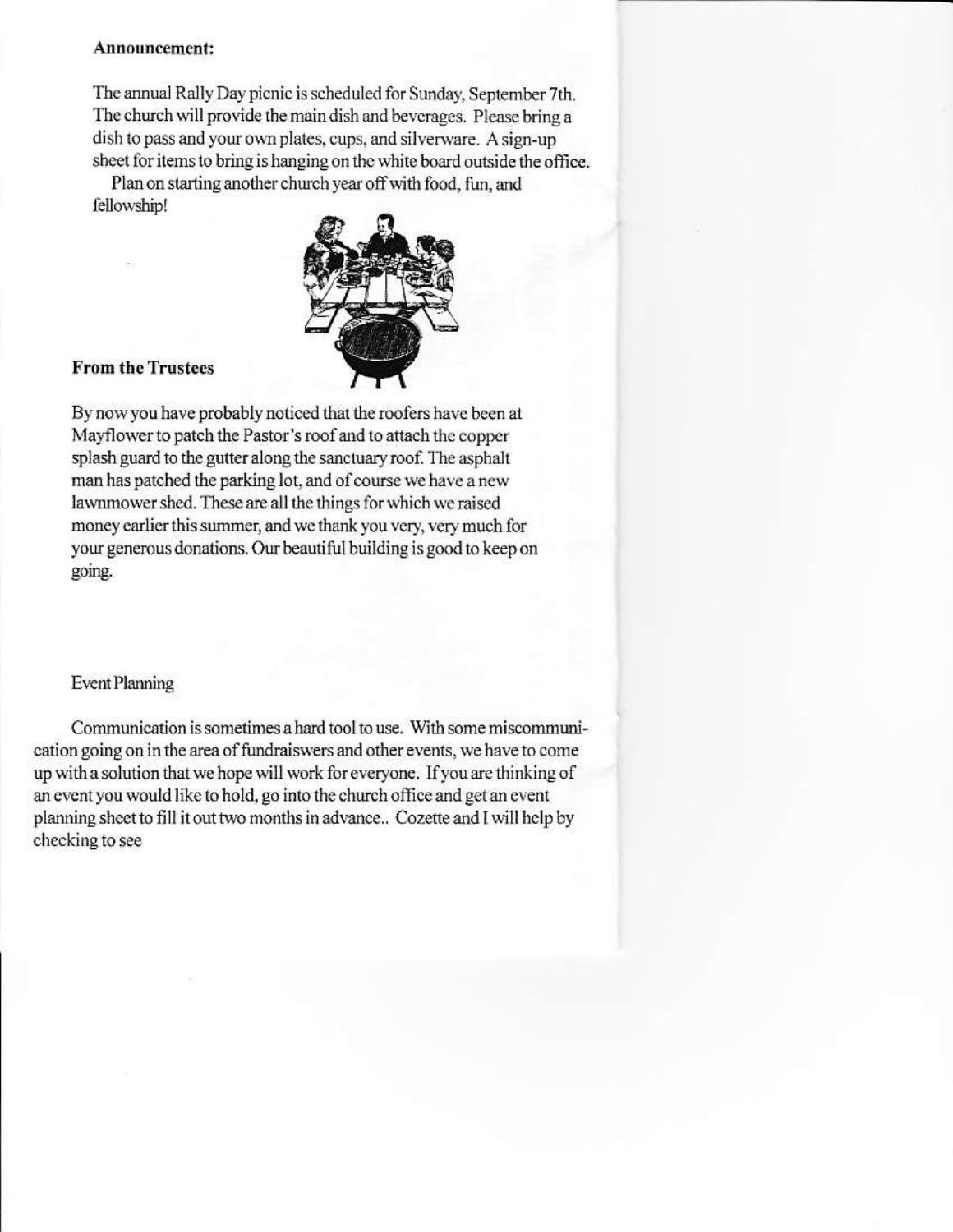Welcome to fall! It's hard to believe school is starting and another Mayflower year begins. Time is passing very quickly. Our oldest, Grace, is starting her senior year of high school, and all three girls are in high school now. The fast approaching changes to our roles as parents has Chad and I excited but nervous. As we define ourselves for so long as "Mom and Dad" it is difficult to see those roles become more ceremonial and less active. I understand how the Queen of England feels!

We were driving home after going out for dinner this week, and we began talking about how various family members treat Nero the Wonder Dog. I am firmly in the camp that he is incredible, although as I type this I can hear him drinking from the toilet, which does strain my argument a little. My husband loves to bluster about how Nero is the worst dog ever, which means he has lost a few battles with Stubborn Dog and he doesn't like it. We began teasing Chad about a possible Heaven, where you appear at the gates and discover God in the form of a pet you'd had, and how God (in the form of Nero) would roll out an enormous scroll of Chad's sins as a pet owner.

We all had a good laugh, but the concept has lingered with me. In Greek mythology, the gods frequently walked the earth in the guise of people and animals, evaluating and testing the people. How would I stand up in an encounter with God? I hope that I would rise to the occasion, but I fear there are certainly times when I have been less than exemplary - where my impatience has shown past my mask of tolerance, where frustration has sharpened the edge of my tone, where I have reacted as less than the person I want to be. My life is made of thousands of minutes where I have been less than the person God wants me to be.

The beauty of Christianity is that I know I am forgiven – that God loves me and accepts me whether I am at my peak or dwelling in the valley of my humanity. That gift requires us to provide an equal one - to try, every day, to be worthy of the sacrifice of Christ. I can't undo the wrongs I did yesterday, but I can make today better. I know my faults won't disappear, but I can remember every day where they lurk and work to keep them from appearing. I can extend the love Christ has shown me to everyone, from the mightiest king to the humblest servant, even down to a stubborn old dog. But just in case - Nero, I swear, I didn't mean to leave you out in the rain! Forgive me?

Liz Canfield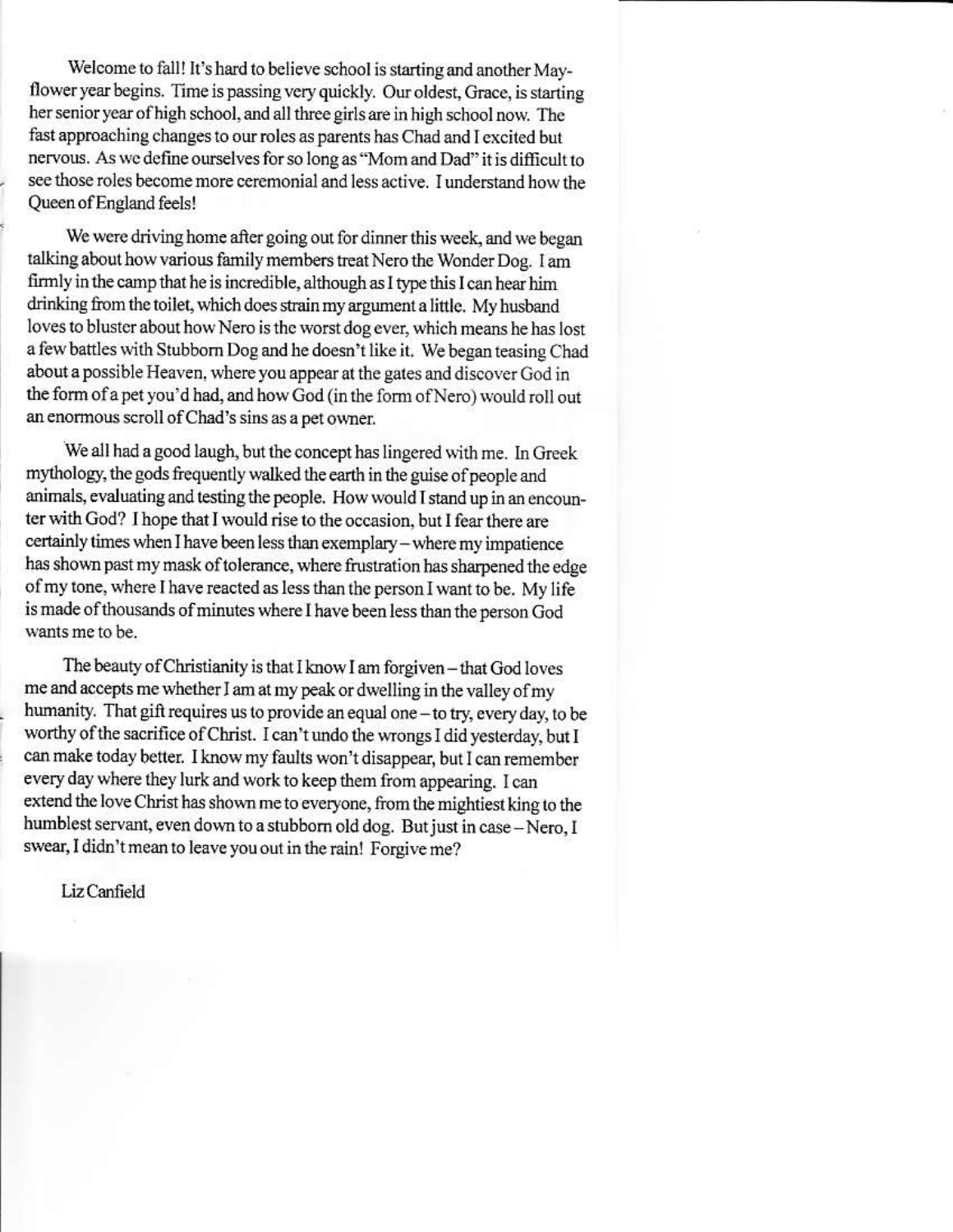### Mayflower Financial News

Our last major maintenance project was completed in July. The parking lot had large cracks that were filled and other areas that required putting in new asphalt. Total cost for the project was \$3200. This cost was included in the "Rain Keeps Falling on My Head" campaign to raise money for roof repair in the pastor's office, adding a backsplash to the gutters on the east side of the Sanctuary (to prevent flooding in the east side of the basement) and replacing the shed door. The goal of \$5051 for these repairs was reached.

A brief summary of our finances as of July 31, 2014:

| Income:                     | \$6,240.00      |
|-----------------------------|-----------------|
| Expenses:                   | 10,783.32       |
|                             | $-$ \$ 4,543.32 |
| <b>YTD</b> for Seven Months |                 |

| Income:   | \$56,697.22     |
|-----------|-----------------|
| Expenses: | 59,126.00       |
|           | $-$ \$ 2,428.78 |

| Fund Balances:               |  |
|------------------------------|--|
| Checking:                    |  |
| <b>Bequest Funds Savings</b> |  |
| Memorial Fund CD             |  |
| CD Savings                   |  |
|                              |  |

\$10,429.35 4,009.64 5,494.01 22,303.51 \$42,236.51

A more detailed report is available in the brochure rack near the church office.

Linda Wheeler Treasurer

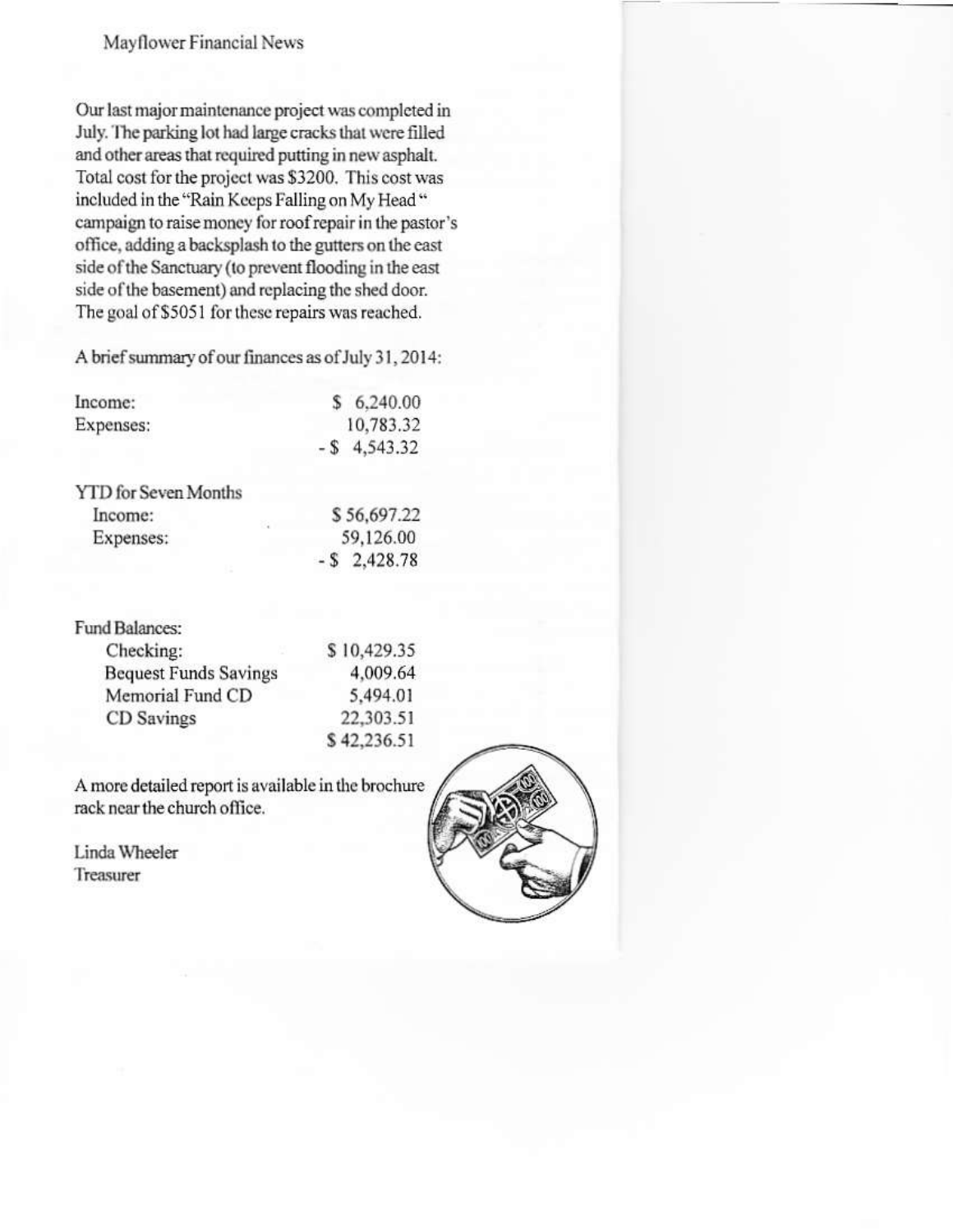|      | Dates to remember in<br>September          |
|------|--------------------------------------------|
| 9/1  | Labor Day, office<br>closed                |
| 9/4  | CROP Meeting at<br>Fírst Presbyterian      |
| 9/7  | Rałły Sunday<br>Food for Salvation<br>Army |
| 9/9  | Trustees Meeting<br>10 am                  |
| 9/13 | Second Saturday<br>Supper                  |
| 9/15 | Deadline for Mayflower<br>Notes            |
| 9/23 | Prudential Council at<br>noon              |

Outreach Focus Food Bank